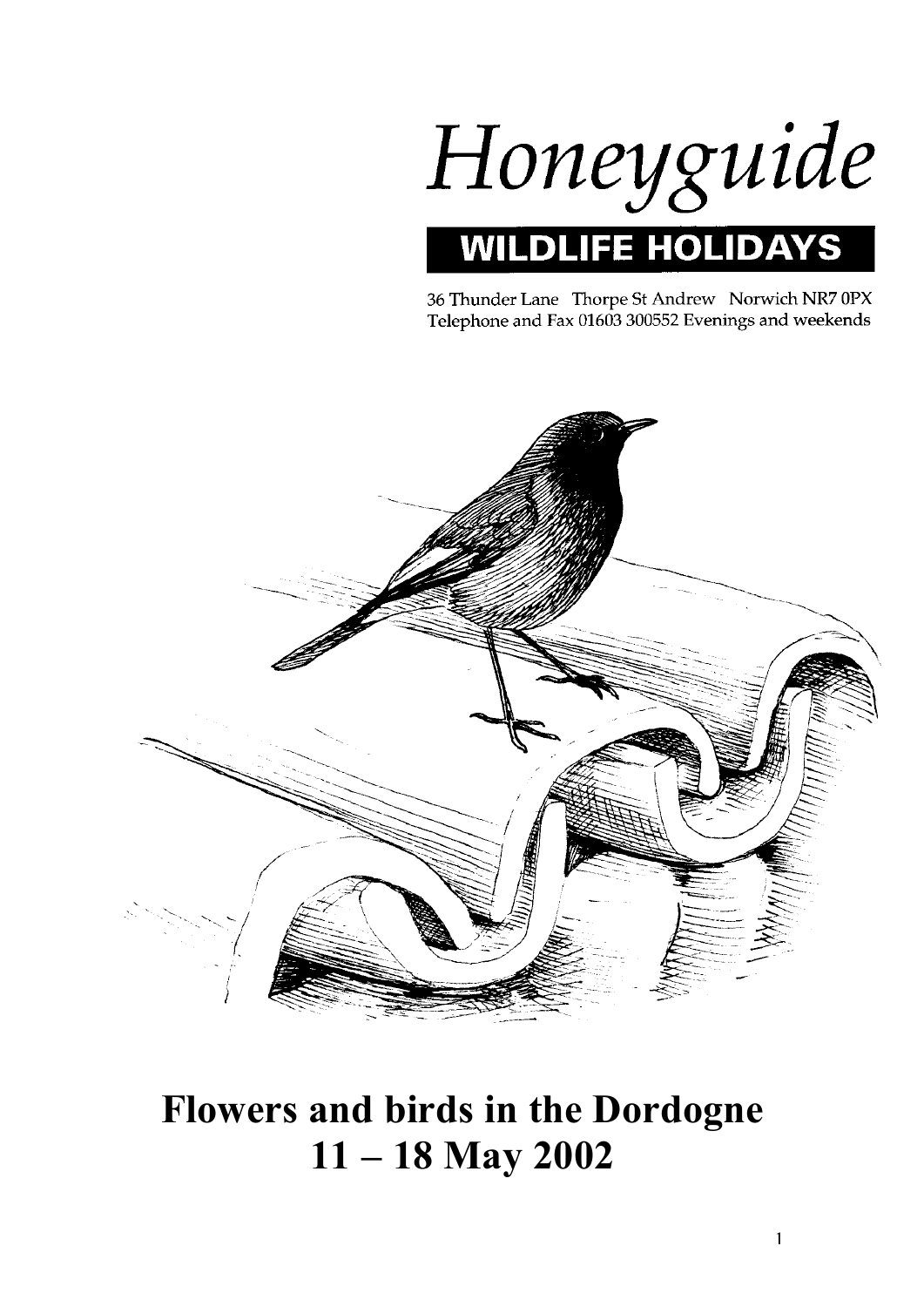# **Flowers and birds in the Dordogne 11 – 18 May 2002**

| List of participants               |                                       |
|------------------------------------|---------------------------------------|
| Robin McKeown                      | Australia                             |
| Pamela Ive                         | The Lot, France                       |
| Nicholas Armfelt<br>George Shutter | Helston, Cornwall                     |
| Mary Seal Coon<br>Pam Muirhead     | Aylsham, Norfolk<br>Reedham, Norfolk  |
| Malcolm Crowder<br>Helen Crowder   | Salhouse, Norfolk                     |
| Peter Blake<br>Jill Blake          | King's Lynn, Norfolk                  |
| Patricia Anderson<br>Mary Lickfold | Holt, Norfolk<br>Lee-on-Solent, Hants |
| Peter Syme<br>Janet Syme           | Larkhall, Lanarkshire                 |

## **Leader**

David Collins Bury St Edmunds

**Our hosts**: Keith, Cathy and Olivia Parker, Castang, Le Coux-et-Bigaroque, 24220 St Cyprien, Dordogne, France

Illustrations by Rob Hume. Front cover: black redstart Report written by David Collins.

This holiday, as for every *Honeyguide* holiday, also puts something into conservation in our host country by way of a contribution to the wildlife that we enjoyed. The conservation contribution this year of £25 per person in the Dordogne was this year supplemented by a group in the Camargue, leading to a total of £550 handed to La Ligue pour la Protection des Oiseaux (LPO, the French Bird Protection League).

This brings the total given to LPO to £5,875 since 1991, and to various conservation projects in Europe to £25,700. A thank-you letter from LPO is at the end of this report. The money contributed through the Camargue holiday has gone towards little bustard conservation, and from the Dordogne towards the 'refuge LPO' campaign. There is news on both in the letter from LPO.

The holiday report starts with the daily log, then continues with various lists. We hope this makes a good souvenir and *aide memoire* for those on the holidays and gives a good taste of the area for anyone thinking of going to Castang in the future.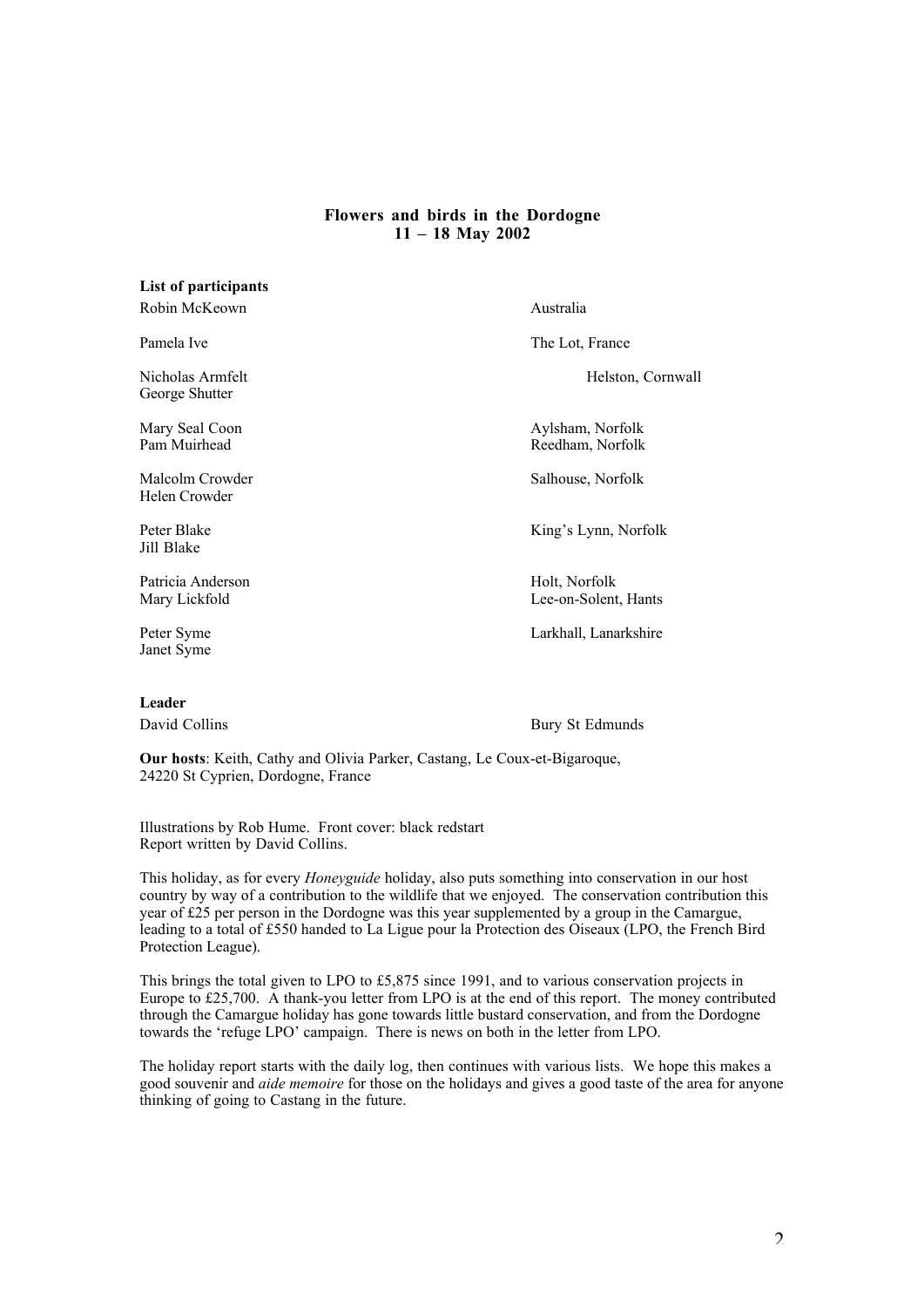# **Flowers and birds in the Dordogne 11–18 May 2002**

## Saturday 11 May – Bergerac to Castang

Having taken advantage of new flights from Stansted to Bergerac, we arrived at this little airport pretty much to time. It was a nice surprise to touch down gently with a sea of Ox-eye Daisies either side of the runway. Formalities were minimal, as indeed was the baggage claim lounge! No conveyer belt here: the luggage was simply delivered through a whole in the wall and it slid down a metal ramp. Quite a scrum ensued as we scrabbled for our luggage and then tried to get it out through the small door at the far end. A wonderfully low key entrance to France. Right outside the door was Gilles, our coach driver, with the coach ready and waiting a few yards away.

Apart from the charm of landing at a small airport, the other big advantage of Bergerac is its closeness to Castang. The leisurely drive from Bergerac took less than an hour, passing through lovely stone villages typical of this part of France. The Dordogne River was never far away, and the road ran along side it for part of the route.

Finally we headed north out of the Dordogne Valley, and soon came to a halt at Castang. There was Cathy to welcome us and show us to our rooms. After settling in we gathered in the lounge for our first delicious meal of the week. Despite the long journey, it was a noticeably lively first evening of conversation.

## Sunday 12 May – local walks

A seven o'clock start for the bird enthusiasts, undaunted by cold weather and threatening sky. We had views of Cirl Bunting and heard a distant Golden Oriole, but then heavy rain set in and we scrambled back to Castang. Breakfast was at eight thirty, and by the time we had finished and were ready for our morning walk, the rain had stopped. It was still cool, but quite comfortable for walking.

Sadly, when we got back to Castang we learnt that Peter had been taken ill with a stroke in the night. He spent the rest of the week in the local hospital and finally flew home half way through the following week. His wife Jill battled bravely through the week, but it was obviously a very worrying time for her, and it was to her credit that she did join us on a few of the week's excursions. Writing in July, Peter is much better.

As we were leaving Castang for the morning walk, a male Red-backed Shrike perched on wires for us

all to view through the telescope, and shortly after that a male Golden Oriole flew over the group. Not all of us managed to see it, but at least some of us had good views. Just as well as this was the only one we saw all week, although we often heard them singing.

More surprising than either was a Willow Warbler singing from trees at the end of the Castang field. This is a northern European bird, and must have been grounded by the bad weather overnight. It had gone by the next morning.



*golden*

#### *oriole*

Close to Castang, our first orchids included plenty of Pyramidal, a few Man, as well as both Narrowleaved and Broad-leaved Helleborine (the last not yet in flower). Turning right towards les Valades, we spotted several butterflies perched on grass stems and waiting for enough warmth to fly. These included both Knapweed and Meadow Fritillary. Heading back towards Castang the sun came out and it was suddenly quite warm. Swallowtail butterflies appeared, and indeed this lovely butterfly was surprisingly common throughout the week. Birds singing but not seen included Nightingale, Melodious Warbler and Wryneck.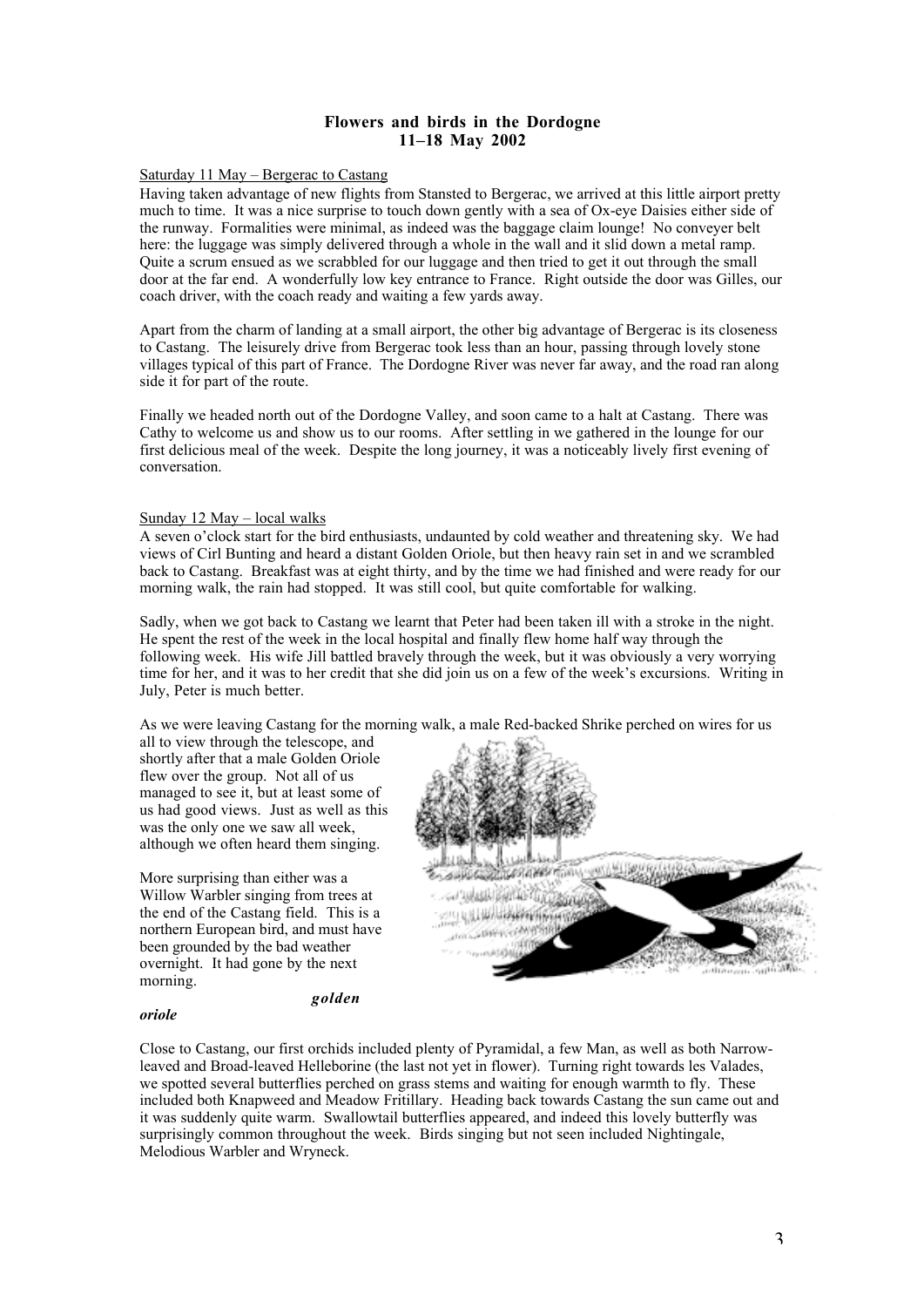Back at Castang, the Group lost no time in tucking into a splendid buffet lunch. Afterwards, we headed south through the wooded valley to the nearby village of Coux, then back past the fields through La Brunie on a circular walk. The best bird for most of us was a Hobby, but a few caught a glimpse of a Hoopoe in flight just before Coux.



Butterflies included Grizzled Skipper, Glanville Fritillary, Provençal Short-tailed Blue and Small Blue, and a single Scarce Swallowtail (*left*). Other insects included a fine hornet that we admired with some trepidation, and huge numbers of red and black Fire Bugs on a wall in Coux.

Cutting across the lovely Castang meadow back to the house, we found plenty of Green-winged Orchids, a few Burnt-tip Orchids and lots of other flowers.

It was a lovely clear evening, so when we had finally finished our five courses we went outside to do a spot of planet

spotting. There was an unusual alignment making it relatively easy to see all five visible planets, and we had no difficulty in finding them. Jupiter and Venus were very bright, and it was possible to see Jupiter's four larger moons through the telescopes. More spectacular than that, though, was Saturn, a slightly dimmer object, but showing the rings very clearly through the scopes. Mars was quite a faint red dot, and the fifth planet, Mercury, was fainter still, half way between Venus and the north-west horizon.

Our stargazing was accompanied by the screech of a Barn Owl, the hooting of the local Tawny Owl, and Midwife Toads 'blooping' somewhere in the distance.

## Monday 13 May

The early morning bird walk was relatively uneventful, though we did have good views of the Redbacked Shrike again, and two Woodlarks were singing. Back at Castang, George spotted a Wryneck on a fence post by the swimming pool. It gave wonderful views, but sadly only George and I were there to see it.

After breakfast, Giles arrived to take us the few miles up the Dordogne valley to Bigaroque. After a day in the hills and woods around Castang, it was quite a contrast to see the wide, open cultivated lands in the floodplain. From just outside Bigaroque we started out on the 4km circular walk. The first stretch of the walk is on a quiet lane through a wooded valley. We kept a sharp eye on the steep slope to our left, spotting a range of orchids including Burnt-tip and Fly. Butterflies diverted us from time to time. Probably the most appreciated was Southern White Admiral, but Violet Fritillary was a good find. One meadow was particularly good for butterflies, but an attempt to catch a Swallowtail was thwarted by barbed wire! In the same meadow there were various fritillaries, and Nicholas spotted a Marsh Fritillary. Perhaps even more spectacular than any of these were the Beautiful Demoiselle Dragonflies, which were greatly admired.

By 12 noon we had only covered about a third of the intended circuit, and we wanted to be back at the bus by 1 o'clock. We decided it was time to step out, whilst a few opted to amble back the way we had come. Our resolve to walk steadily rather than dawdle was soon broken, however, when we noticed a fine Early Spider Orchid on the verge, and numerous spikes of Lady Orchid provided further distraction. Nevertheless, we enjoyed the walk back through more open country, and were only a little late back to the bus! Giles then drove us the short distance to the lovely little village of Limeuil, which is at the confluence of the Vézères and Dordogne rivers.

Our picnic lunch was taken at tables by the river, under the welcome shade of trees. The local ducks eyed our meal with interest, and they proved quite entertaining. Further ornithological interest was provided by visits to the nearby public conveniences, where Tree Sparrows were nesting in the roof!

After lunch we drove up onto the ridge behind Limeuil. Giles dropped us at the start of a tempting looking track that had been noticed the previous year. A few of the group walked directly back to Limeuil, whilst the rest of us explored the track. It was quite hot by now, so we were thankful for the shade of overhanging trees. Not surprisingly, birds were fairly quiet, but there was plenty of interest. A Southern White Admiral was much admired in the butterfly pot, we added Woodcock Orchid to our growing list of orchids, and different individuals saw both Red and Roe Deer – the former confirmed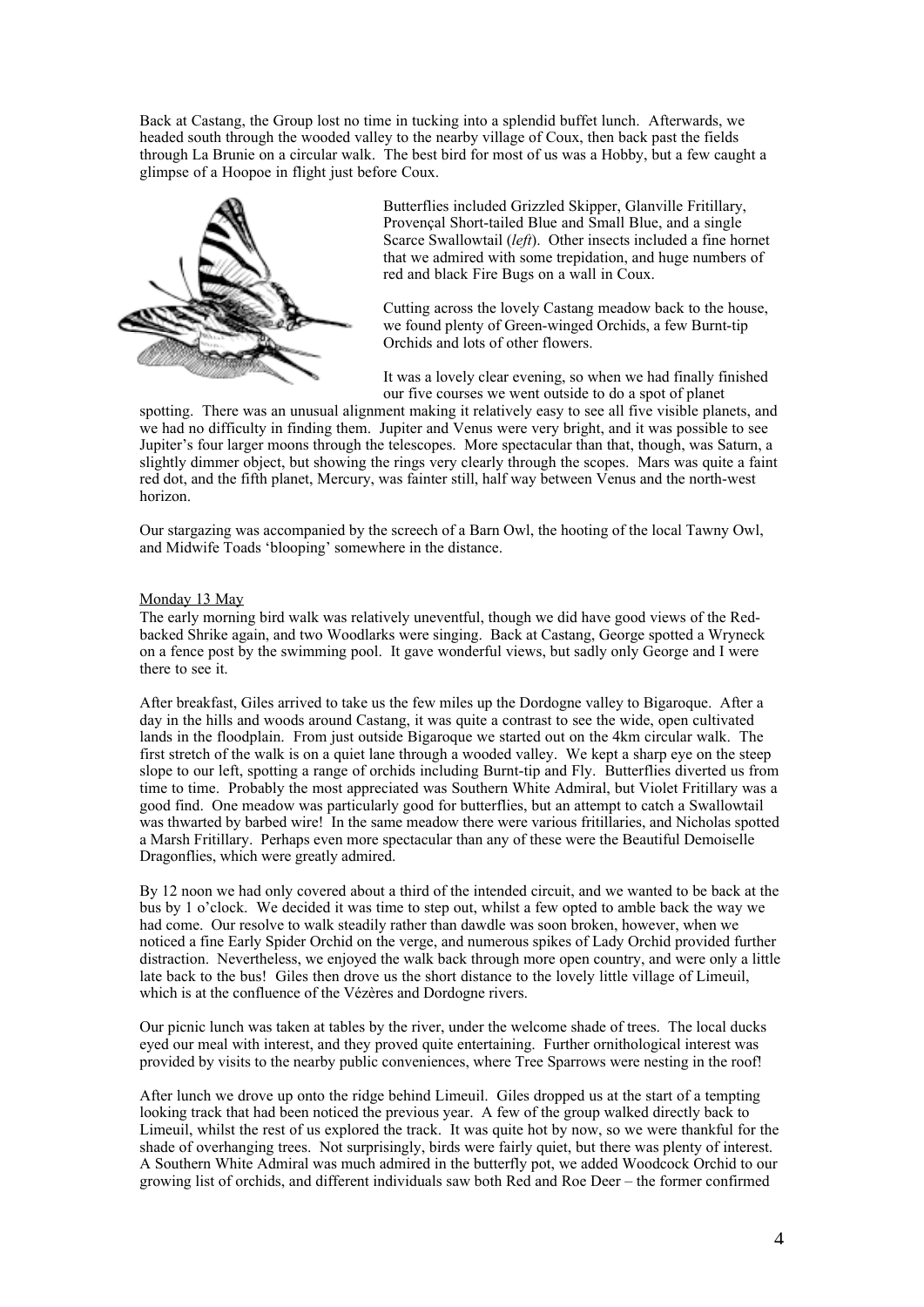by large hoof prints in the mud. Finally, just before we regained the road, there was a fine clump of Purple Gromwell.

Finally we walked back along the lane to Limeuil, down through the lovely village, past Black Redstart and wall-nesting Sand Martins, to rejoin Giles and the rest of the group by the river. Then, just time for an ice-cream before heading back to Castang.

Tuesday 14 May



In the morning we visited the fine market at le Bugue. About half the group opted for a walk up the hill to a nearby cave. The rocky slope by the cave was good for orchids, with plenty of Fly and Early Spider (*pictured*), and yes, the orchid beyond the no entry sign by the cave was definitely a Woodcock once we found it in the scope! Also on the slope was a fine praying mantis *Empusa pennata* that was caught and displayed in the 'butterfly' pot. Overhead, Nicholas and George saw the only Red Kite of the week.

Giles collected us from the cave and we then joined the rest of the group at the picnic site on the north bank of the river just outside the town.

After lunch we drove a few miles south to Perdigat and stopped at the western end of the circular walk that passes the Gouffre de Proumeyssac. Before starting the walk we visited the little marsh where Loose-flowered Orchid grows. Then we walked gently upwards through open woodland with flower-rich rocky slopes. There were plenty of fine Lady Orchids or various shades, as well as more Fly Orchids, a few Burnt-tip Orchids and also our first Greater Butterfly Orchids of the week. Close inspection of the leguminous shrubs revealed both Hairy and Dyers Greenweed.

We paused to enjoy a particularly fine meadow in the valley just below the path. It was a sea of Wild Clary and Pyramidal Orchids, and there were many butterflies. Then, resuming our walk, we soon turned sharp left and emerged from the wood into a veritable wonderland of orchids. Most abundant were the peculiar pink

spikes of Tongue Orchid and the striking Long-lipped Serapias, but there were also many Greenwinged Orchids and a scatted of other species. Finally, beside the track at the far end of the fields we found several Sombre Bee Orchids amongst yet more Tongue Orchids. Also abundant here was the little yellow flowered Scorpion Vetch.

It was quite a hot day, and a few of the group now opted for the pre-arranged picked-up by the minibus. As always, Giles was there at the appointed time. The rest of us continued through farmland back to the start of the walk. The first stop was to admire a family of Nuthatches in trees. There were Cirl Buntings and Serins, a pair of Woodlarks on a lawn, and then a most extraordinary meadow packed full of Pyramidal Orchids. Near the end of the walk it was the turn of Burnt-tip Orchid to amaze us. Here were many spikes, some much larger than normal.

All in all, a most wonderful afternoon walk, and we had been so absorbed with it that we only now realised that it would soon be time for the evening meal. Arriving back at Castang, there was just time for that refreshing cup of tea before a quick shower and in for another fine meal.

#### Wednesday 15 May

Pre-breakfast the main interest was a Melodious Warbler finally giving good views near Castang. After breakfast Giles took us south of the river to the lovely village of Berbiguières. From here we walked up through open cultivated land, with fine views back to the village below. A Fan-tailed Warbler was singing its monotonous 'zic-zic' song to our left, and we eventually managed reasonable views of it perched on wires. Then we took a right turn into woodland where both Greater Butterfly Orchid and our first Bird's Nest Orchid of the week were found.

Beyond the wood is a ridge with flower-rich meadows on either side. Plenty of butterflies too, including Meadow Fritillary, Glanville Fritillary, Knapweed Fritillary, Adonis Blue and Sooty Copper.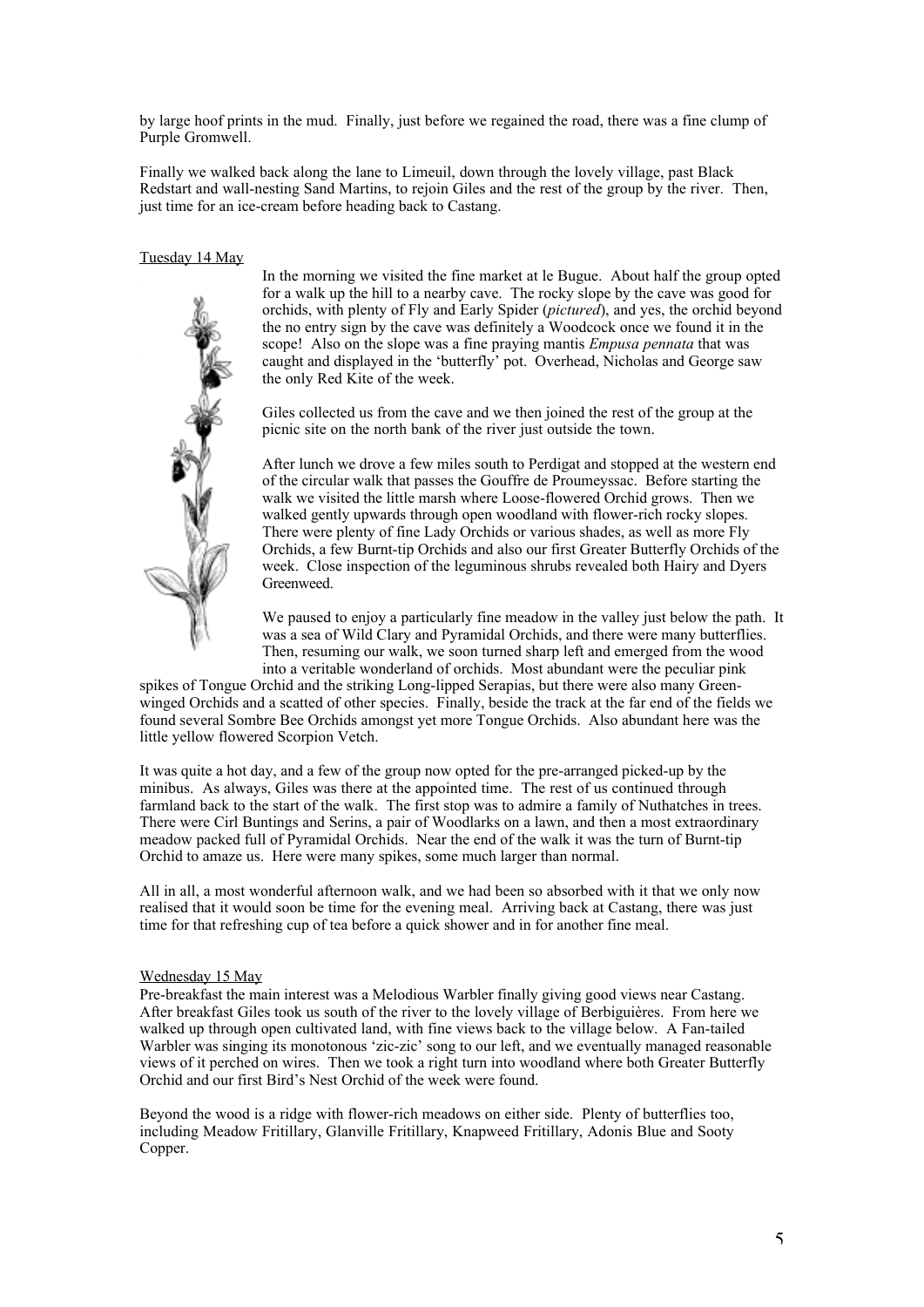By now it was very warm, and we found a shaded spot on the edge of a meadow, with a wonderful view north over the Dordogne valley towards Castang. This was a good spot to rest while we waited for Keith to arrive with the lunches, although we had to be careful to select spots that were free of Man Orchids and Bee Orchids! Black Kites drifted overhead, and a range of insects came close enough to demand attention. These included a Green Hairstreak and several of the strange black and yellow *Ascaphalus libelluloides*, which looks rather like a dragonfly but is in fact more closely related to the ant-lions.

Lunch over, we took a path down through the wood back towards the village. Soft Shield-fern was new for the week, but the most exotic find was a large, red, net-like fungus with a pungent smell that was evidently irresistible to flies.

Walking back through the village we admired the lovely stone houses. There were plenty of birds to be seen, including a Common Redstart, a family of Spotted Flycatchers and a Hobby. Shortly after arriving at the centre of the village Giles arrived to take us on to La Roque Gageac, a fine little town perched precariously between the Dordogne and towering cliffs. Here was welcome refreshment in the form of ice creams or tea, depending on taste. Overhead were our first Jackdaws of the week, but more interestingly a few Crag Martins in with the House Martins and Swifts.

After supper there were glow-worms just along the lane above the swimming pool, and a churring sound was probably produced by a Mole Cricket.

#### Thursday 16 May

The early morning bird walk took us south past Langle towards the chateau at Casenac. Hoopoes were heard but not seen, but there were good views of both Cirl Bunting (*right*) and Black Redstart.

After breakfast we walked north to Les Valades, returning by Langle to Castang for lunch. Not far from the house a family party of Firecrests proved hard to see, but those who were particularly keen to get good views did all manage to see them. While we were doing this a Marsh Tit also finally showed itself, and indeed showed us where its nest was in a hole in a tree! Meanwhile, George was puzzling over something in the meadow



down to the left, and Helen had borrowed the butterfly net to catch something of interest at the marshy stream beyond. As it turned out, they had both been pursuing the same thing: Large Copper butterfly! This is a rare insect and a real find here in the Dordogne valley: and so close to home too! Not only rare, but stunningly beautiful too: a real highlight. Perched on the tops of grass stems they looked almost like tulips.

The rest of the walk was mainly notable for its lovely countryside. For some there were views of a Nightingale singing low down in a bush. There were Tongue Orchids and Pyramidal Orchids, a Woodcock Orchid and Spiked Star of Bethlehem.

The afternoon was, at least in theory, a free half day. However, in the event, most of the group opted for a walk down the valley past Langle towards Lamillal. It was really hot, so the pace was definitely sedate. Highlights included close views of a Cleopatra butterfly, a Wood Cricket and, finally, excellent views of a Hoopoe by Langle to really get pulses racing.

#### Friday 17 May

The day started on a sad note as we said au revoir to Pamela Ive, who was heading back to her home in the Lot in order to keep an appointment.

Then we headed off north to Roque St Christophe in the Vézères valley. A quick stop here to watch Peregrines: a young bird perched on a rock ledge, then an adult in a tree, and finally the adult flew past giving great views. Better views here too of Crag Martins.

Just beyond the cliff is a car park in woodland. Here we saw Lily-of-the-valley and both Spotted and Early Purple Orchid. In the damp meadow beyond were several spikes of Military Orchid; also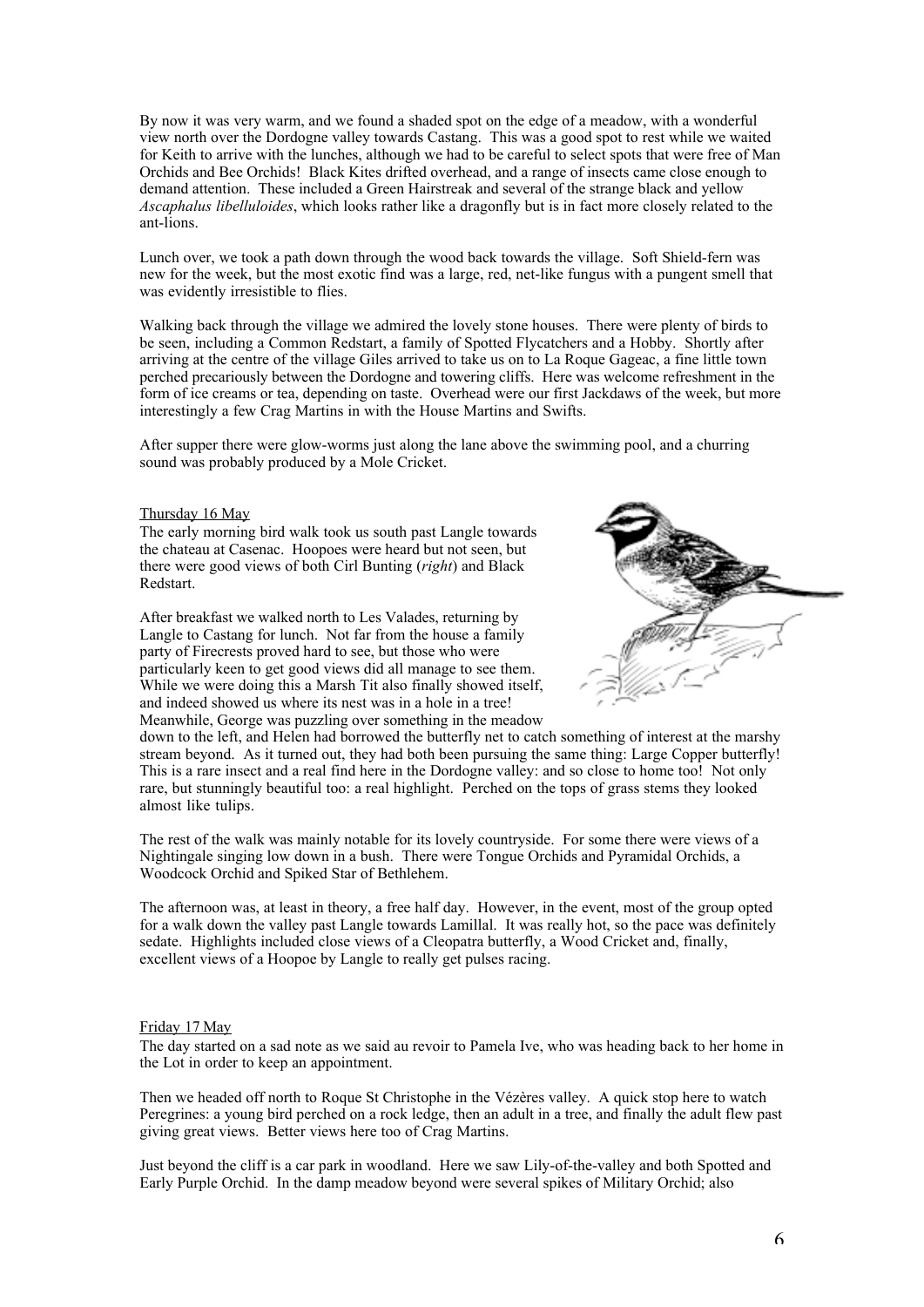Ramping Bellflower, Bloody Cranesbill, and the beautiful, orange-flowered Wood Scabious. The wooded track beyond took us to a small area of rocky hillside with *causse* vegetation. Here we found Lavender, Helichryson, White Rock Rose and Thyme-leaved Fumana. Finally, after a careful search, a single spike of Bug Orchid was our 25<sup>th</sup> and last orchid species for the week. This spot is also good for butterflies, and we noted Safflower Skipper and also a pale butterfly that may have been Provençal Chalk-hill Blue.

Back at the car park, the indomitable Giles (perhaps we should have called him Jeeves!) had fended off a part of school children, so the covered picnic tables were all ours! Just as well given that a light rain had set in. Then we drove back down the valley to Les Eyzies, where we were booked to visit the wonderful caves at Font de Gaume. While we sat waiting for the tour to begin we noted Yellow Woundwort and Montpellier Maple. Once inside, we all found the English-speaking guide fascinating. His insights really did add to the awe-inspiring cave paintings of bison and reindeer.

By the time we emerged back into the  $21<sup>st</sup>$  century it was raining again, and we opted to spend the last hour or two of our last day in Les Eyzies, where we bought last minute presents to take home or enjoyed a cup of tea in one of the cafes. At the far end of the town Giles was waiting for us in the car park by the river. The finale was provided by a pair of Short-toed Treecreepers, which was nesting in the toilet block. The parents gave good views as they landed on the wall and climbed up to the nest under the roof.

Then it was back to Castang for our final meal.

#### Saturday 18 May

After breakfast, we bid fond farewells to George and Robin who had trains to catch. The rest of us had a few relaxing hours around Castang before the journey to the airport. Having made sure that we had packed and vacated our rooms, most of us opted for a stroll down the hill to Coux, then on to the 'beach' nearby on the Dordogne River. There was a surprising number of Black Kites wheeling around over the valley, and there were good views of Jay and Green Woodpecker for some. In the river itself we found Stream Water-crowfoot, and White Wagtails flitted gaily along the shore.

Back at Castang for lunch, raptors flying over caused occasional stirs. The leader missed out on what were probably two Honey Buzzards, although the identification proved to be a point of interest for the rest of the morning! It was sunny, but also rather cool and breezy, so those who opted for a quiet hour or so of reading were left with the problem of how to keep at just the right temperature. Mention in dispatches to Pam Muirhead for her ingenious technique: a chair in full sun out of the wind behind the woodpile, with umbrella in one hand to keep the sun off while holding the book in the other. I still haven't worked out how she managed to turn the pages!

Then Giles arived to drive us back down the Dordogne valley to Bergerac. This provided one last chance to take in the lovely French countryside. At the airport we said our fond farewells to Jill, who was there to meet her son, and was staying on until Peter was well enough to fly home (thankfully only a few days later).

The flight home was as uneventful as usual, and there were more fond farewells at Stansted. A wonderful week was over.

## **Highlights of the week**

Members of the group gave the following as their personal highlights:

| Pamela Ive        | just everything!                                                    |
|-------------------|---------------------------------------------------------------------|
| Mary Seal Coon    | Peregrines at Roque St Christophe                                   |
| Pam Muirhead      | Fox Moth (?) on Helen's hand                                        |
| Mary Lickfold     | orchids, especially the Lady Orchid indicated by 'boy scout arrows' |
| Patricia Anderson | Monday, especially Limeuil                                          |
| Peter Syme        | variety of birds                                                    |
| Janet Syme        | orchids, especially Woodcock Orchid                                 |
| Malcolm Crowder   | Large Copper and close views of Hoopoe                              |
| Helen Crowder     | close views of Large Copper; Long-lipped Serapias                   |
| Nicholas Armfelt  | close views of Cleopatra                                            |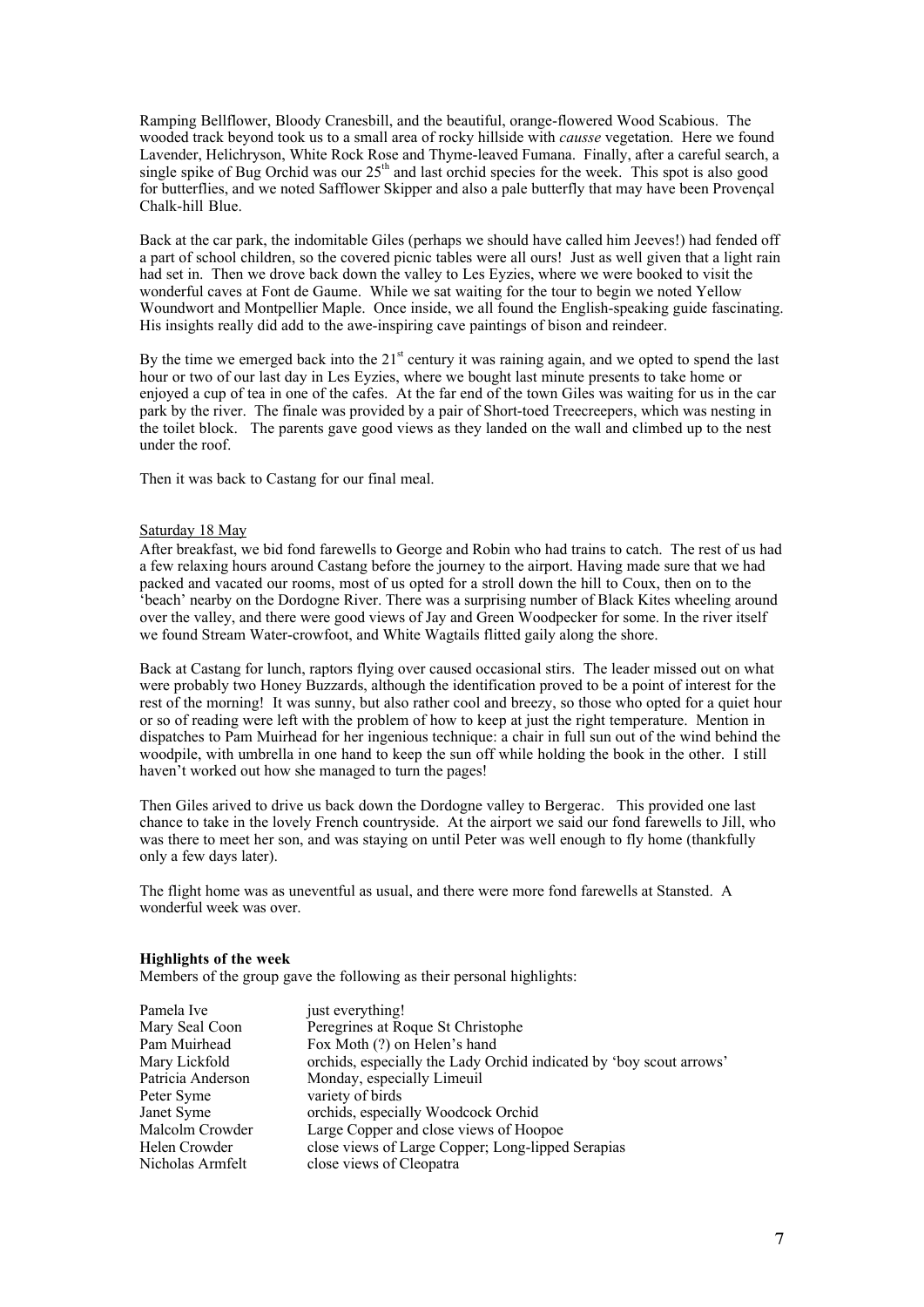George Shutter Roe Deer 'pronking'; the Large Copper and circumstances in which it was discovered Robin McKeown the week at Castang, the Great Spotted Woodpecker drumming, and seeing a Nightingale David Collins Large Copper and Praying Mantis



*hoopoe*

# **Menu for the week**

|           | Soup      | 2 <sup>nd</sup>                                      | Main                                             |        | Desert                                    |
|-----------|-----------|------------------------------------------------------|--------------------------------------------------|--------|-------------------------------------------|
| Saturday  | Vegetable |                                                      | Guinea fowl<br>with courgettes                   | Cheese | Almond<br>meringue                        |
| Sunday    | Tomato    | Cheese<br>omelette                                   | Lamb with<br>French beans                        | Cheese | Pear tart                                 |
| Monday    | Spinach   | Pate with<br>lambs lettuce                           | Salmon in<br>Hollandaise<br>sauce with<br>celery | Cheese | Chocolate<br>gateau                       |
| Tuesday   | Lentil    | Melon and<br>port                                    | Roast beef with<br>potatoes                      | Cheese | Crème caramel<br>with chocolate<br>sauce  |
| Wednesday | Carrot    | Salmon with<br>salad and<br>couscous                 | Chicken and<br>cauliflower                       | Cheese | Apple tart on<br>greengage base           |
| Thursday  | Potage    | Goats cheese<br>with bacon<br>Lardon and<br>celeriac | Pork with<br>mustard sauce<br>and carrots        | Cheese | <b>Strawberries</b><br>and thick<br>cream |
| Friday    | Vegetable | Salmon en<br>croute                                  | Confit duck<br>with ratatouille                  | Cheese | Chocolate ice<br>cream 'a la<br>Cathy'    |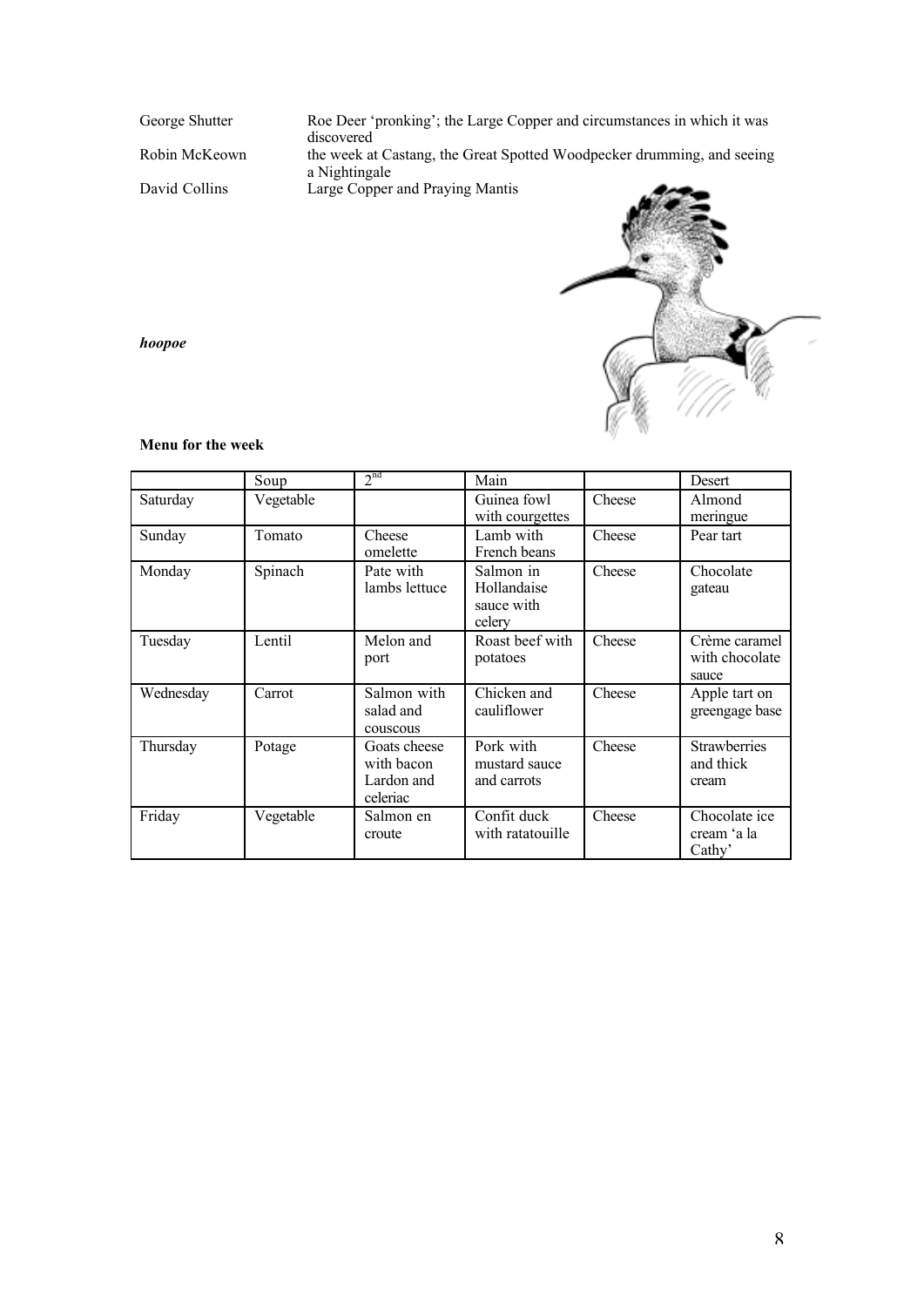# **BIRDS**

Cormorant Grey Heron Mute Swan Mallard Black Kite Red Kite Marsh Harrier Buzzard Kestrel Hobby Peregrine Grey Partridge Feral Pigeon Woodpigeon Collared Dove Turtle Dove Cuckoo Barn Owl (heard) Tawny Owl (heard) Swift Hoopoe Kingfisher Wryneck Green Woodpecker Great Spotted Woodpecker Woodlark Skylark Sand Martin House Martin Swallow Crag Martin White Wagtail Wren Dunnock Robin Nightingale Redstart Black Redstart

Stonechat Blackbird Song Thrush Mistle Thrush Spotted Flycatcher Fan-tailed Warbler Melodious Warbler Whitethroat Blackcap Chiffchaff Willow Warbler Bonelli's warbler Firecrest Long-tailed Tit Blue Tit Great Tit Crested Tit (heard) Marsh Tit Nuthatch Short-toed Treecreeper Golden Oriole Red-backed Shrike Jay Magpie Carrion Crow Raven Starling House Sparrow Tree Sparrow Chaffinch Serin Greenfinch Goldfinch Cirl Bunting

Total: 72

# **REPTILES AND AMPHIBIANS**

Wall Lizard Viviparous Lizard Marsh Frog (heard) Common Frog Midwife Toad (heard)

# **MAMMALS**

Roe Deer Red Deer Rabbit

## **BUTTERFLIES**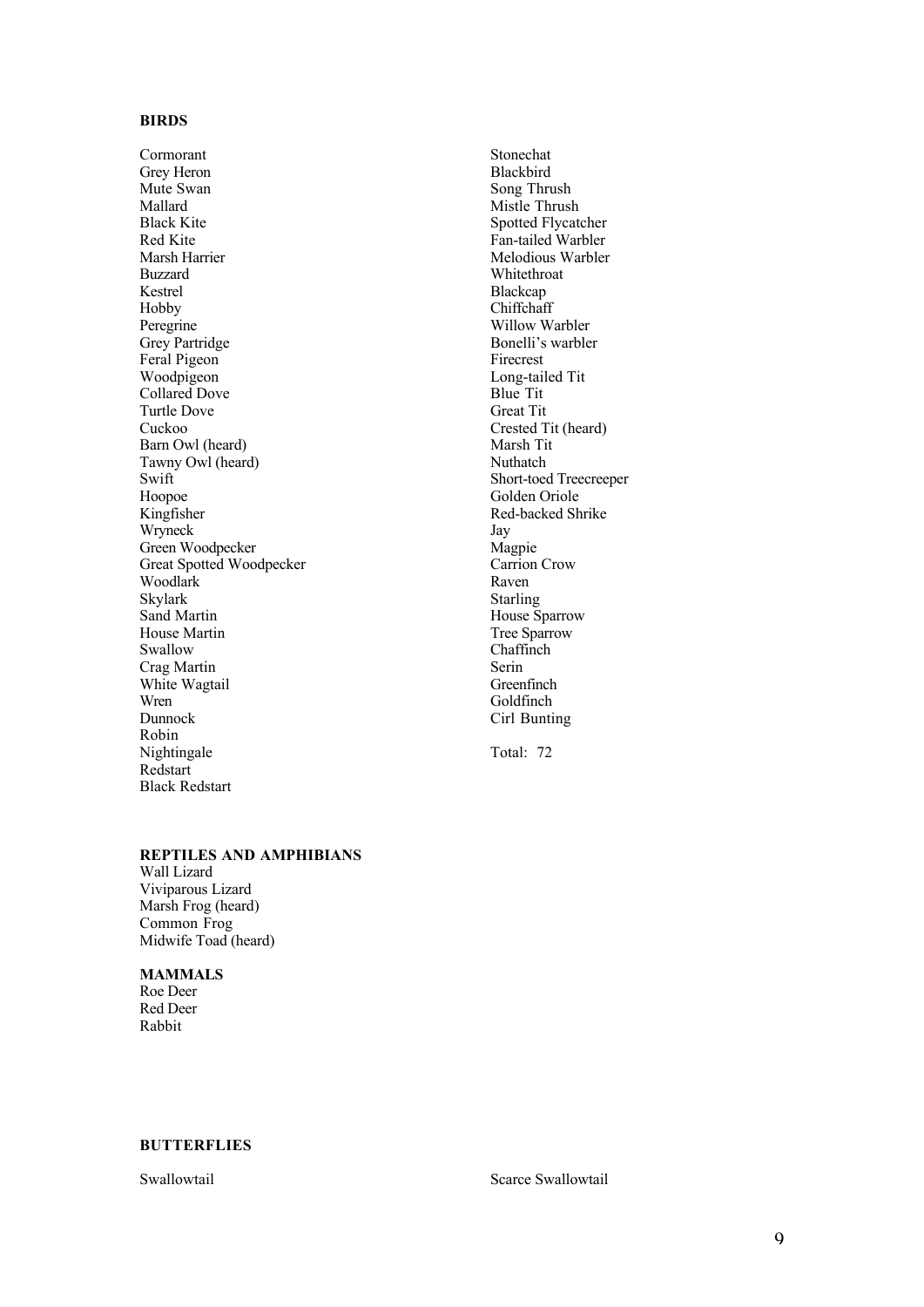Black-veined White Large White Small White Green-veined White Bath White Orange-tip Pale Clouded Yellow Clouded Yellow Berger's Clouded Yellow Brimstone Cleopatra Wood White Green Hairstreak Small Copper Large Copper Sooty Copper Provençal Short-tailed Blue Small Blue Holly Blue Brown Argus Mazarine Blue Adonis Blue Common Blue

## **MOTHS**

6-Spot Burnet Speckled Yellow Hummingbird Hawk Fox?

# **OTHER INVERTEBRATES**

*Ascaphalus libelluloides* Violet Carpenter Bee

Duke of Burgundy Fritillary Southern White Admiral Peacock Butterfly Red Admiral Small Tortoiseshell Comma Pearl-bordered Fritillary Glanville Fritillary Knapweed Fritillary Heath Fritillary Meadow Fritillary Marsh Fritillary Weaver's Fritillary Meadow Brown Small Heath Pearly Heath Speckled Wood Dingy Skipper Grizzled Skipper Safflower Skipper

Total: 45

Glow-worm Green Tiger Beetle Rose Cockchafer Firebug Field Cricket Bush Cricket House Cricket (heard) Mole Cricket (heard) Hornet Beautiful Demoiselle Praying Mantis *Empusa pennata*

| DORDOGNE PLANT LIST Plants in bold are in Mediterranean (M) or alpine (A) floras |                               |                            |  |  |
|----------------------------------------------------------------------------------|-------------------------------|----------------------------|--|--|
| <b>ACERACEAE</b> (Maple)                                                         | Acer campestre                | <b>Field Maple</b>         |  |  |
|                                                                                  | Acer monspessulanus           | <b>Montpellier Maple M</b> |  |  |
| <b>ARACEAE</b> (Arum)                                                            | Arum italicum                 | Large Lords and Ladies     |  |  |
| ARALIACEAE (Ivy)                                                                 | Hedera helix                  | Ivy                        |  |  |
| ASCLEPIADACEA (Milkweed)                                                         | Vincetoxicum hirundinaria     | Swallow-wort               |  |  |
| <b>BORAGINACEAE</b> (Borage)                                                     | Anchusa officinalis           | Alkanet                    |  |  |
|                                                                                  | Anchusa vulgaris              | <b>Bugloss</b>             |  |  |
|                                                                                  | Echium vulgare                | Viper's Bugloss            |  |  |
|                                                                                  | Lithospermum purpurocoeruleum | <b>Purple Gromwell</b>     |  |  |
|                                                                                  | Myosotis arvensis             | Field Forget-me-not        |  |  |
|                                                                                  | Myosotis discolor             | Changing Forget-me-not     |  |  |
|                                                                                  | Pulmonaria officinalis        | Lungwort                   |  |  |
|                                                                                  | Symphytum tuberosum           | <b>Tuberous Comfrey</b>    |  |  |
| <b>CAMPANULACEAE</b> (Bellflower)                                                | Campanula rapunculus          | Rampion Bellflower         |  |  |
| CAPRIFOLIACAEA (Honeysuckle)                                                     |                               |                            |  |  |
|                                                                                  | Sambucus ebulus               | Dwarf Elder                |  |  |
|                                                                                  | Sambucus nigra                | Flder                      |  |  |
| <b>CARYOPHYLLACEAE (Pink)</b>                                                    | Arenaria serpyllifolia        | Thyme-leaved Sandwort      |  |  |
|                                                                                  | Lychnis flos-cuculi           | Ragged Robin               |  |  |
|                                                                                  | Silene alba                   | White Campion              |  |  |
|                                                                                  | Silene nutans                 | Norringham Catchfly        |  |  |
|                                                                                  | Silene vulgaris               | <b>Bladder Campion</b>     |  |  |
|                                                                                  | Stellaria holostea            | <b>Greater Stitchwort</b>  |  |  |
|                                                                                  | Stelaria media                | Chickweed                  |  |  |
| <b>CISTACEAE</b> (Cistus)                                                        | Fumana procumbens             | Common Fumana              |  |  |
|                                                                                  | Helianthemum apenninum        | White Rochrose             |  |  |
|                                                                                  | Helianthemum numularium       | <b>Common Rockrose</b>     |  |  |
| COMPOSITAE (Daisy)                                                               | Achillea millefolium          | Yarrow                     |  |  |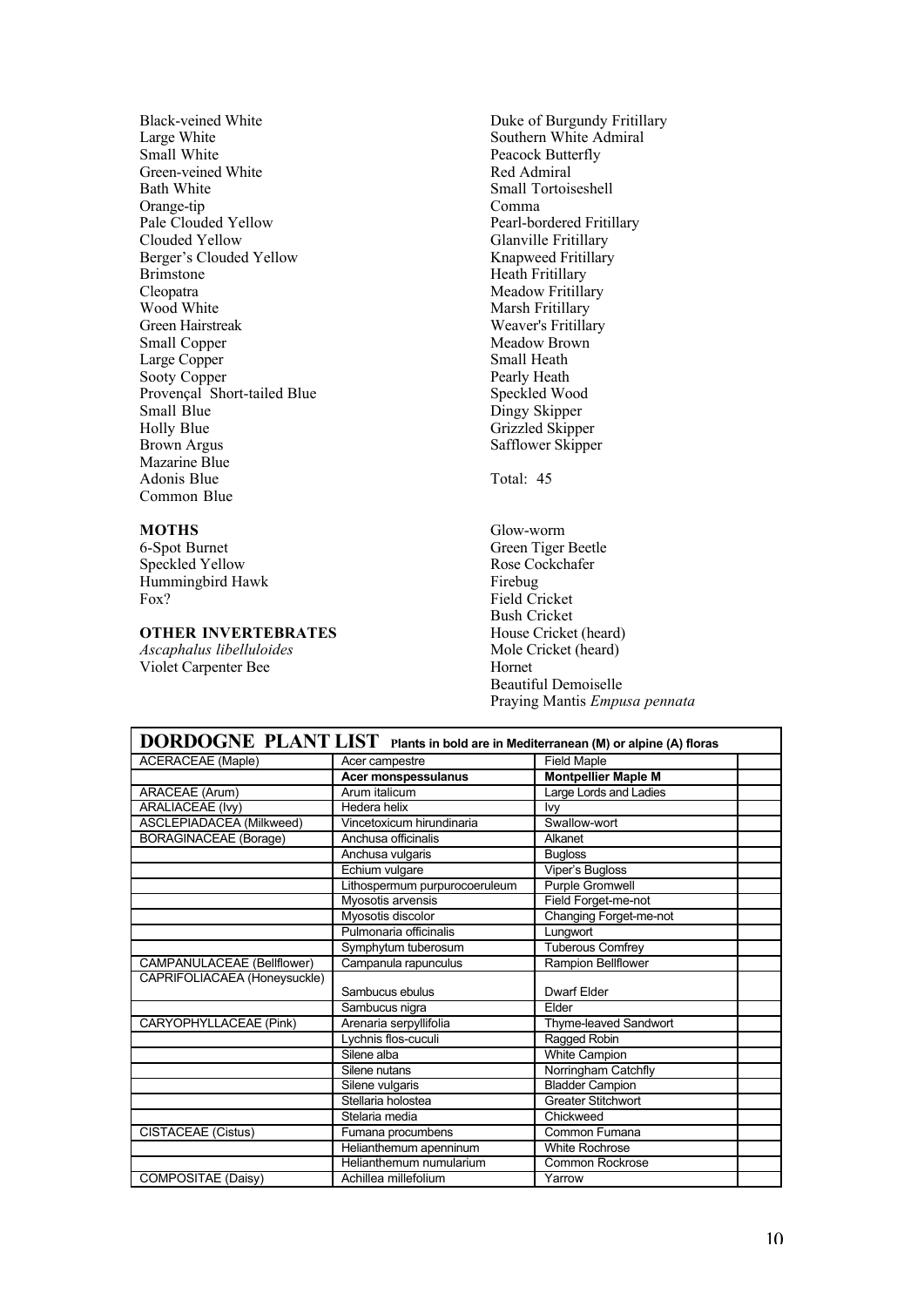|                               | Arctium sp.                                     | <b>Burdock</b>                                |  |
|-------------------------------|-------------------------------------------------|-----------------------------------------------|--|
|                               | Artemisia vulgaris                              | Mugwort                                       |  |
|                               | Bellis perennis                                 | Daisy                                         |  |
|                               | Carlina vulgaris                                | <b>Carline Thistle</b>                        |  |
|                               | Centaurea nigra                                 | <b>Black Knapweed</b>                         |  |
|                               | Cirsium palustre                                | Marsh Thistle                                 |  |
|                               | Cirsium vulgare                                 | <b>Spear Thistle</b>                          |  |
|                               | Helichrysum sp.                                 | <b>Helichrysum M</b>                          |  |
|                               | Hypochaeris maculata<br>Lactuca seriolata       | Spotted Catsear                               |  |
|                               | Lapsana communis                                | <b>Prickly Lettuce</b><br>Nipplewort          |  |
|                               | Laucanthemum vulgare                            | Oxe-eye Daisy                                 |  |
|                               | Pilosella officinarum                           | Mouse-eared Hawkweed                          |  |
|                               | Senecio jacobaea                                | Ragwort                                       |  |
|                               | Senecio vulgaris                                | Grundsel                                      |  |
|                               | Sonchus asper                                   | <b>Prickly Sow-thistle</b>                    |  |
|                               | Sonchus oleraceus                               | Smooth Sow-thistle                            |  |
|                               | Taraxacum                                       | Dandelion                                     |  |
|                               | Tragopogon pratensis                            | Goatsbeard                                    |  |
|                               | Tussilago farfara                               | Coltsfoot                                     |  |
| CONVOLVULACEA (Bindweed)      | Convolvulus arvensis                            | <b>Field Bindweed</b>                         |  |
| <b>CORNACEAE</b> (Cornus)     | Cornus sanguinea                                | Dogwood                                       |  |
| <b>CORYLACEAE</b> (Hazel)     | Corylus avellana                                | Hazel                                         |  |
|                               | Carpinus betulus                                | Hornbeam                                      |  |
| CRASSULACEAE                  | Sedum reflexum                                  | Reflexed Stonecrop                            |  |
|                               | <b>Umbilicus rupestris</b>                      | Navelwort                                     |  |
| <b>CRUCIFERAE (Cress)</b>     | Alliaria petiolata                              | Garlic Mustard                                |  |
|                               | Capsella bursa-pastoris                         | Shepherd's-purse<br>Narrow-leaved Bittercress |  |
| <b>CUCURBITACEAE (Gourd)</b>  | Cardamine impatiens<br>Bryonia cretica          | White Bryony                                  |  |
| CUPRESSACEAE (Cypress)        | Juniperus communis                              | Juniper                                       |  |
| DIOSCOREAECEAE (Yam)          | Tamus communis                                  | <b>Black Byony</b>                            |  |
| DIPSACACEAE (Scabious)        | Knautia arvensis                                | <b>Field Scabious</b>                         |  |
|                               | Knautia dipsacifolia                            | <b>Wood Scabious A</b>                        |  |
|                               |                                                 |                                               |  |
|                               |                                                 | Teasel                                        |  |
| DIPSACACEAE (Teasel)          | Dipsacus fullonum                               |                                               |  |
| EUPHORBIACEAE (Spurge)        | Euphorbia amygdaloides<br>Euphorbia cyparissias | Wood Spurge<br><b>Cypress Spurge</b>          |  |
|                               | Euphorbia helioscopia                           | Sun Spurge                                    |  |
|                               | Euphorbia lathyris                              | Caper Spurge                                  |  |
|                               | Mercurialis perennis                            | Dog's Mercury                                 |  |
| <b>FAGACEAE</b>               | Aesculus hippocastanum                          | <b>Horse Chestnut</b>                         |  |
|                               | Castanea sativa                                 | <b>Sweet Chestnut</b>                         |  |
|                               | Quercus petraea                                 | Sessile Oak                                   |  |
|                               | Quercus pubescens                               | Downy Oak                                     |  |
| FUMARIACEAE (Fumitory)        | Fumaria officinalis                             | Common Fumitory                               |  |
| <b>GENTIANACEAE</b> (Gentian) | Blackstonia perforata                           | Yellow-wort                                   |  |
| <b>GERANIACEAE</b> (Geranium) | Geranium dissectum                              | Cut-leaved Cranesbill                         |  |
|                               | Geranium molle                                  | Dovesfoot Cranesbill                          |  |
|                               | Geranium purpureum                              | Little Robin                                  |  |
|                               | Geranium robertianum<br>Geranium sanguineum     | Herb Robert                                   |  |
| GLOBULARIACAEA (Globularia)   | Globularia vulgaris                             | <b>Bloody Cranesbill</b><br>Globularia        |  |
| <b>GRAMINEAE</b> (Grasses)    | Agropyron repens                                | Couch                                         |  |
|                               | Anthoxanthum odoratum                           | <b>Sweet Vernal Grass</b>                     |  |
|                               | Brachypodium sylvaticum                         | Wood False-brome                              |  |
|                               | Briza media                                     | Quaking-grass                                 |  |
|                               | <b>Bromus sterillis</b>                         | Barren Brome                                  |  |
|                               | Cynosurus cristatus                             | Crested Dog's-tail                            |  |
|                               | Dactylis glomerata                              | Cocksfoot                                     |  |
|                               | Holcus lanatus                                  | Yorkshire Fog                                 |  |
|                               | Millium effusum                                 | <b>Wood Millet</b>                            |  |
| HYPERICACEAE (Hypericum)      | Hypericum perforatum                            | Perforate St.John's-wort                      |  |
| <b>IRIDACEAE</b> (Iris)       | Iris pseudacorus                                | <b>Yellow Flag</b>                            |  |
| JUGLANDACEAE                  | Juglans regia                                   | Walnut                                        |  |
| <b>LABIATAE (Mint)</b>        | Ajuga reptans                                   | Common Bugle                                  |  |
|                               | Glechoma hederacea<br>Lamium album              | Ground Ivy<br>White Dead-nettle               |  |
|                               | Lavandula angustifolia                          | <b>Lavender M</b>                             |  |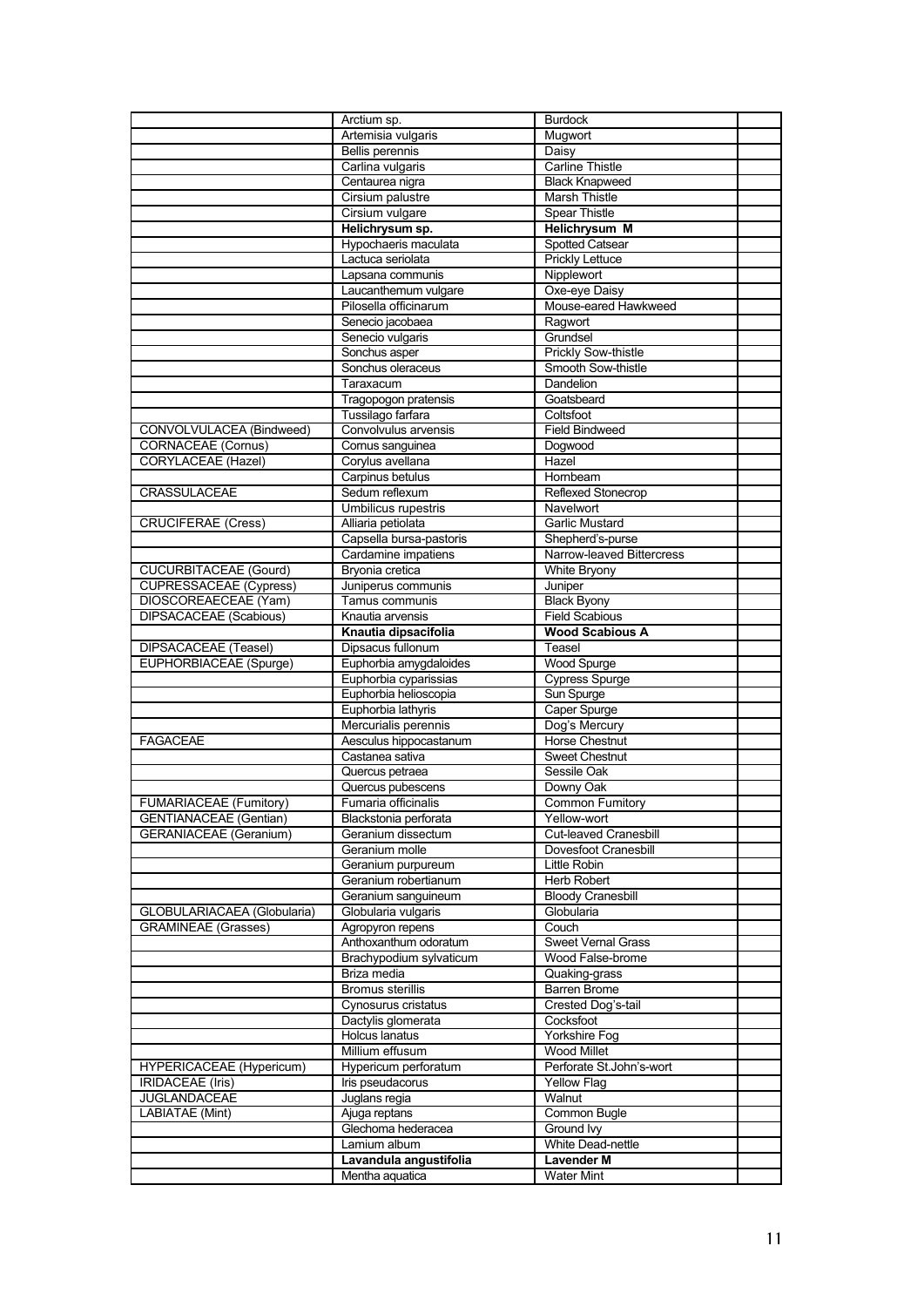|                             | Origanum vulgare                    | Marjoram                                     |  |
|-----------------------------|-------------------------------------|----------------------------------------------|--|
|                             | Salvia pratensis                    | <b>Meadow Clary</b>                          |  |
|                             | Stachys recta                       | <b>Yellow Woundwort</b>                      |  |
|                             | Stachys sylvatica                   | <b>Hedge Woundwort</b>                       |  |
|                             | Stachys palustris                   | Marsh Woundwort                              |  |
|                             | Thymus serpyllum                    | Wild Thyme                                   |  |
| <b>LILIACEAE (Lily)</b>     | Convallaria majalis                 | Lily of the valley                           |  |
|                             | Muscari comosum                     | <b>Tassel Hyacinth</b>                       |  |
|                             | Ornithogalum pyrenaicum             | Spiked Star-of-Bethlehem                     |  |
|                             | Ornithogalum umbellatum             | Common Star-of-Bethlehem                     |  |
|                             | Ruscus aculeatus                    | Butcher's Broom                              |  |
| LINACEAE (Flax)             | Linum bienne                        | Pale Flax                                    |  |
|                             | Linum catharticum                   | <b>Fairy Flax</b>                            |  |
|                             | Linum suffruticosum                 | <b>Pyrenean Flax M</b>                       |  |
| MALVACEAE (Mallow)          | Malva sylvestris                    | <b>Common Mallow</b>                         |  |
| OLEACEAE (Olive)            | Fraxinus excelsior                  | Ash                                          |  |
|                             | Ligustrum vulgare                   | <b>Wild Privet</b>                           |  |
| <b>ORCHIDACEAE</b> (Orchid) | Aceras anthropomorhum               | Man Orchid                                   |  |
|                             | Anacamptis pyramidalis              | <b>Pyramidal Orchid</b>                      |  |
|                             | Cephalanthera longifolia            | Narrow-leaved Helleborine                    |  |
|                             | Cephalanthera ruber                 | Red Helleborine                              |  |
|                             | Dactylorhiza maculata               | Spotted Orchid                               |  |
|                             | Epipactis helleborine               | <b>Broad-leaved Helleborine</b>              |  |
|                             | Himantoglossum hircinum             | <b>Lizard Orchid</b>                         |  |
|                             | Limodorum abortivum                 | <b>Violet Limador</b>                        |  |
|                             | Listera ovata                       | Common Twayblade                             |  |
|                             | Neottia nidus-avis                  | Bird's-nest Orchid                           |  |
|                             | Ophrys apifera                      | Bee Orchid                                   |  |
|                             | Ophrys coriofora                    | <b>Bug Orchid M</b>                          |  |
|                             | Ophrys fusca                        | Sombre Bee Orchid M                          |  |
|                             | Ophrys insectifera                  | Fly Orchid                                   |  |
|                             | <b>Ophrys scolopax</b>              | <b>Woodcock Orchid M</b>                     |  |
|                             | Ophrys spegodes<br>Orchis laxiflora | Early Spider Orchid<br>Loose-flowered Orchid |  |
|                             | Orchis masculata                    | Early Purple Orchid                          |  |
|                             | Orchis militaris                    | <b>Military Orchid</b>                       |  |
|                             | Orchis morio                        | Green-winged Orchid                          |  |
|                             | Orchis purpurea                     | Lady Orchid                                  |  |
|                             | Orchis ustulata                     | <b>Burnt-tip Orchid</b>                      |  |
|                             | Platanthera chlorantha              | <b>Greater Butterfly Orchid</b>              |  |
|                             | Serapias lingua                     | <b>Tongue Orchid M</b>                       |  |
|                             | Serapias vomeracea                  | <b>Long-lipped Serapias M</b>                |  |
| OROBANCHACEAE (Broomrape    | Orobanche minor                     | Common Broomrape                             |  |
| PAPAVERACEAE (Poppy)        | Cheldonium majus                    | <b>Greater Cellandine</b>                    |  |
|                             | Papaver rhoeas                      | Common Poppy                                 |  |
| PAPILIONACEAE (Pea)         | Coronilla scorpioides               | Scorpion Vetch                               |  |
|                             | Genista pilosa                      | <b>Hairy Greenweed</b>                       |  |
|                             | Genista tinctoria                   | Dyer's Greenweed                             |  |
|                             | Hippocrepis comosa                  | Horseshoe Vetch                              |  |
|                             | Lathyrus aphaca                     | <b>Yellow Vetchling</b>                      |  |
|                             | Lathyrus setifolius                 | <b>Brown Vetch</b>                           |  |
|                             | Lathyrus pratensis                  | Meadow Vetchling                             |  |
|                             | Lotus corniculatus                  | Bird's-foot Trefoil                          |  |
|                             | Medicago arabica                    | <b>Spotted Medick</b>                        |  |
|                             | Medicago sativa                     | Lucerne                                      |  |
|                             | Onobrychis vicifolia                | Sainfoin                                     |  |
|                             | Robinia pseudacacia                 | False Acacia                                 |  |
|                             | Sarothamnus scopariua               | <b>Broom</b>                                 |  |
|                             | Trifolium campestre                 | <b>Hop Trefoil</b>                           |  |
|                             | Trifolium dubium                    | Lesser Trefoil                               |  |
|                             | Trifolium incarnatum                | <b>Crimson Clover</b>                        |  |
|                             | Trifolium ochroleucon               | <b>Sulphur Clover</b><br>Red Clover          |  |
|                             | Trifolium pratense                  |                                              |  |
|                             | Trifolium repens<br>Ulex europaeus  | <b>White Clover</b><br>Gorse                 |  |
|                             | Vicia hirsuta                       | Hairy Tare                                   |  |
|                             | Vicia orobus                        | <b>Upright Vetch</b>                         |  |
|                             | Vicia sativa                        | Common Vetch                                 |  |
|                             | Vicia sepia                         | <b>Bush Vetch</b>                            |  |
|                             |                                     |                                              |  |